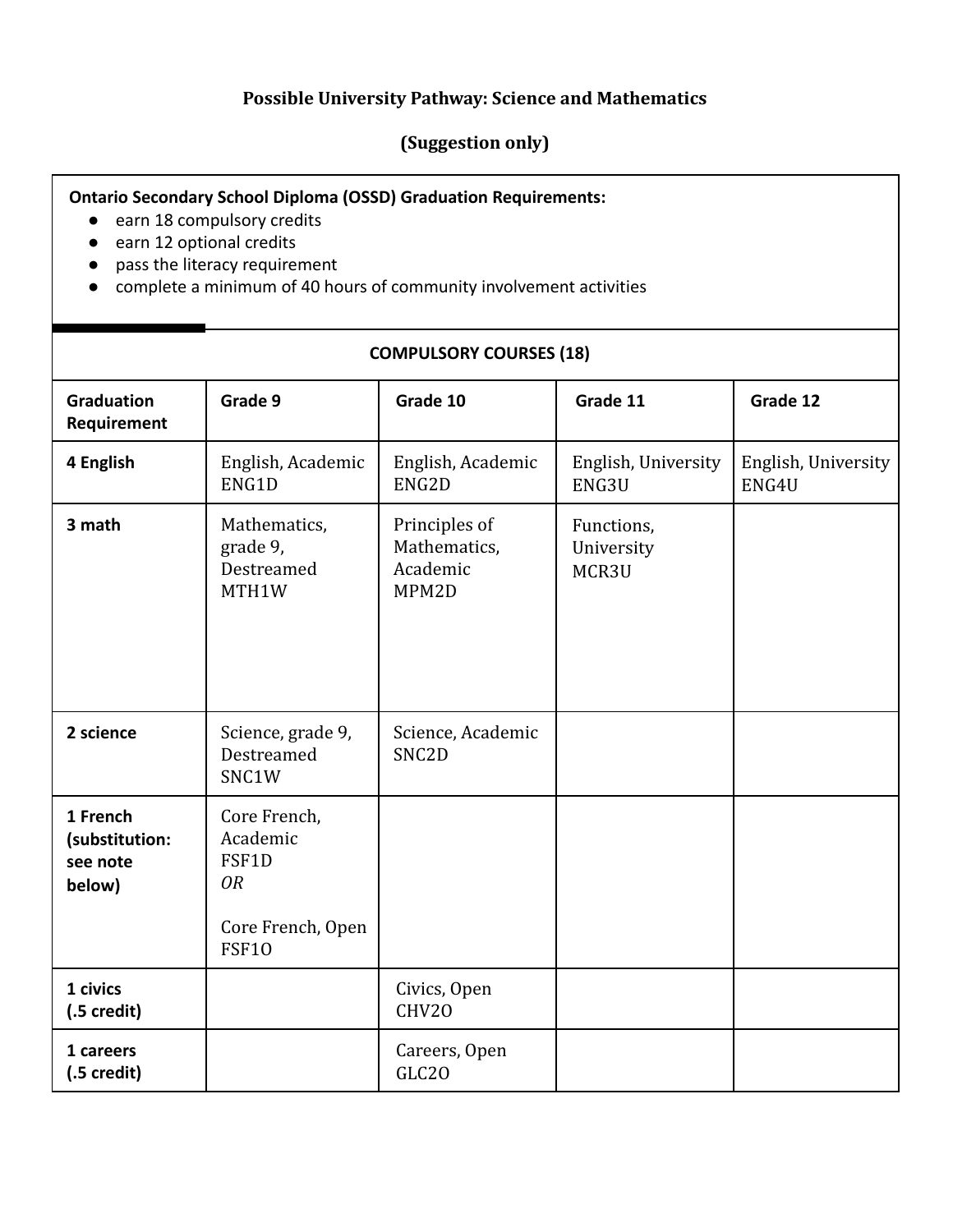| 1 Canadian<br>history                                                                                                                                                                                                                                                                                                                                                                |                                           | Canadian History<br>in the Twentieth<br>Century, Academic<br>CHC2D<br><b>OR</b><br>First Nations,<br>Métis, and Inuit in<br>Canada, Open<br>NAC20 |                                      |  |
|--------------------------------------------------------------------------------------------------------------------------------------------------------------------------------------------------------------------------------------------------------------------------------------------------------------------------------------------------------------------------------------|-------------------------------------------|---------------------------------------------------------------------------------------------------------------------------------------------------|--------------------------------------|--|
| 1 physical and<br>health<br>education                                                                                                                                                                                                                                                                                                                                                |                                           |                                                                                                                                                   | Health for Life,<br>College<br>PPZ3C |  |
| 1 arts                                                                                                                                                                                                                                                                                                                                                                               |                                           | Media Arts, Open<br>ASM20                                                                                                                         |                                      |  |
| 1 Canadian<br>geography                                                                                                                                                                                                                                                                                                                                                              | Geography of<br>Canada, Academic<br>CGC1D |                                                                                                                                                   |                                      |  |
| Group <sub>1</sub><br>1 additional<br>credit in:<br>English, or<br><b>Native</b><br>language, or<br><b>First Nations,</b><br>Metis, and Inuit<br>Studies, or<br>classical/an<br>international<br>language, or<br>social sciences<br>and the<br>humanities, or<br><b>Canadian and</b><br>world studies,<br>or guidance<br>and<br>career<br>education, or<br>co-operative<br>education |                                           | <b>Exploring Family</b><br>Studies, Open<br>HIF20                                                                                                 |                                      |  |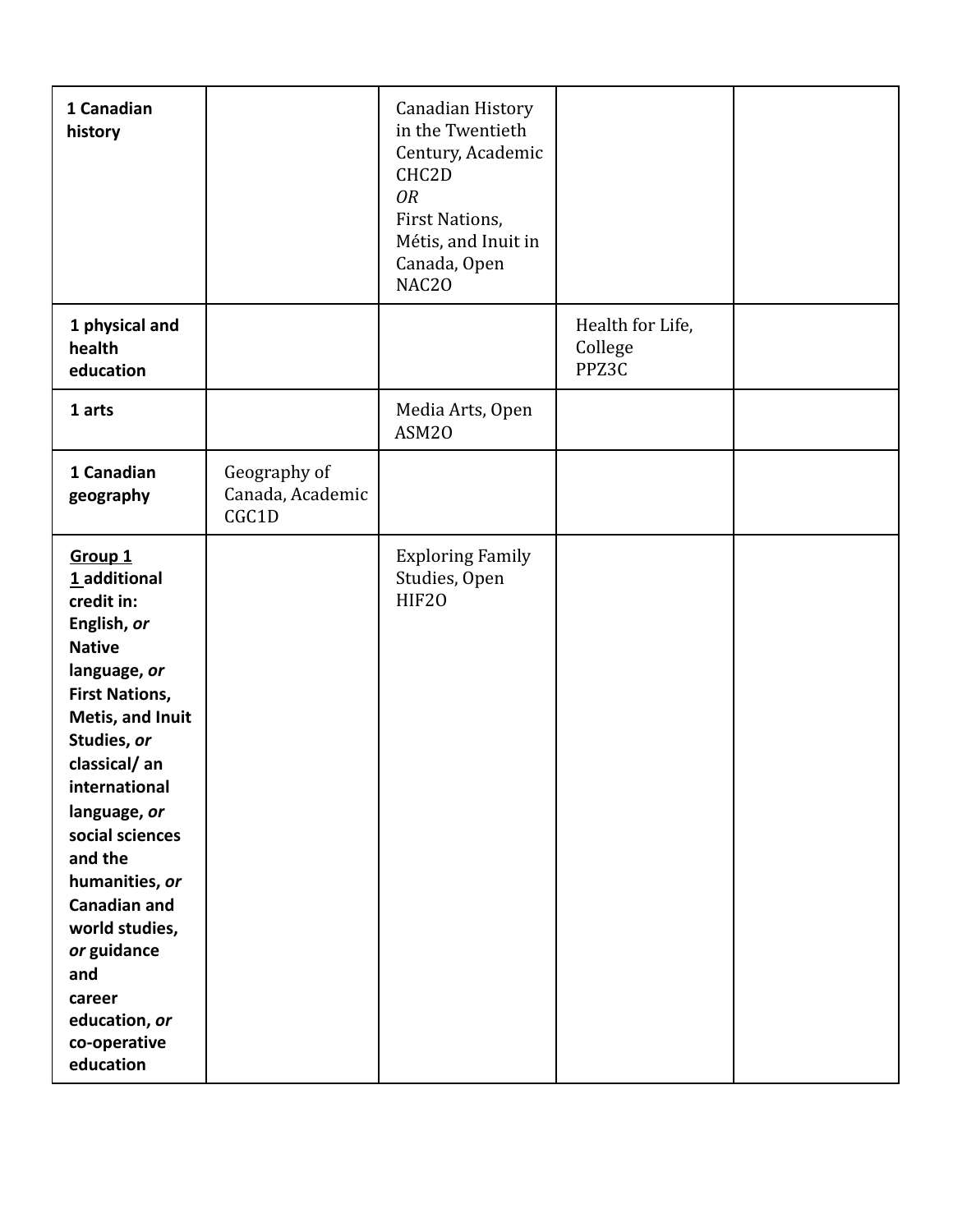| <b>Group 2</b><br>1 credit in:<br>an additional<br>health<br>and physical<br>education, or<br>the arts, or<br>business<br>studies, or<br>French as a<br>second<br>language, or<br>co-operative<br>education              | Introduction to<br>Information<br>Technology in<br>Business, Open<br>BTT20                                                           |                                                                                                                                 |                                                                                                                                                       |                                                                                                         |
|--------------------------------------------------------------------------------------------------------------------------------------------------------------------------------------------------------------------------|--------------------------------------------------------------------------------------------------------------------------------------|---------------------------------------------------------------------------------------------------------------------------------|-------------------------------------------------------------------------------------------------------------------------------------------------------|---------------------------------------------------------------------------------------------------------|
| Group <sub>3</sub><br>1 credit in:<br>technological<br>education, or<br>grade 11/12<br>science, or<br>computer<br>studies, or<br>French as a<br>second<br>language, or<br>co-operative<br>education                      |                                                                                                                                      |                                                                                                                                 | Biology, University<br>SBI3U                                                                                                                          |                                                                                                         |
|                                                                                                                                                                                                                          |                                                                                                                                      | <b>OPTIONAL COURSES (12)</b>                                                                                                    |                                                                                                                                                       |                                                                                                         |
| 12 optional<br>credits<br>These are just<br>suggestions,<br>you can take<br>other courses<br>that are not<br>listed for your<br>optional credits<br>as long as they<br>are not<br>included as a<br>compulsory<br>course. | Learning<br>Strategies, Open<br>GLS10<br>Introduction to<br>Business, Open<br><b>BBI20</b><br>Music, Vocals,<br><b>Open</b><br>AMV10 | Green<br>Industries,<br>Open<br><b>THI20</b><br>Visual Arts, Open<br>AVI20<br>Communication<br>Technology, Open<br><b>TGJ20</b> | Chemistry,<br>University<br>SCH <sub>3U</sub><br>Physics, University<br>SPH <sub>3U</sub><br>Environmental<br>Science,<br>College/University<br>SVN3M | Biology,<br>University<br>SBI4U<br>Chemistry,<br>University<br>SCH4U<br>Physics,<br>University<br>SPH4U |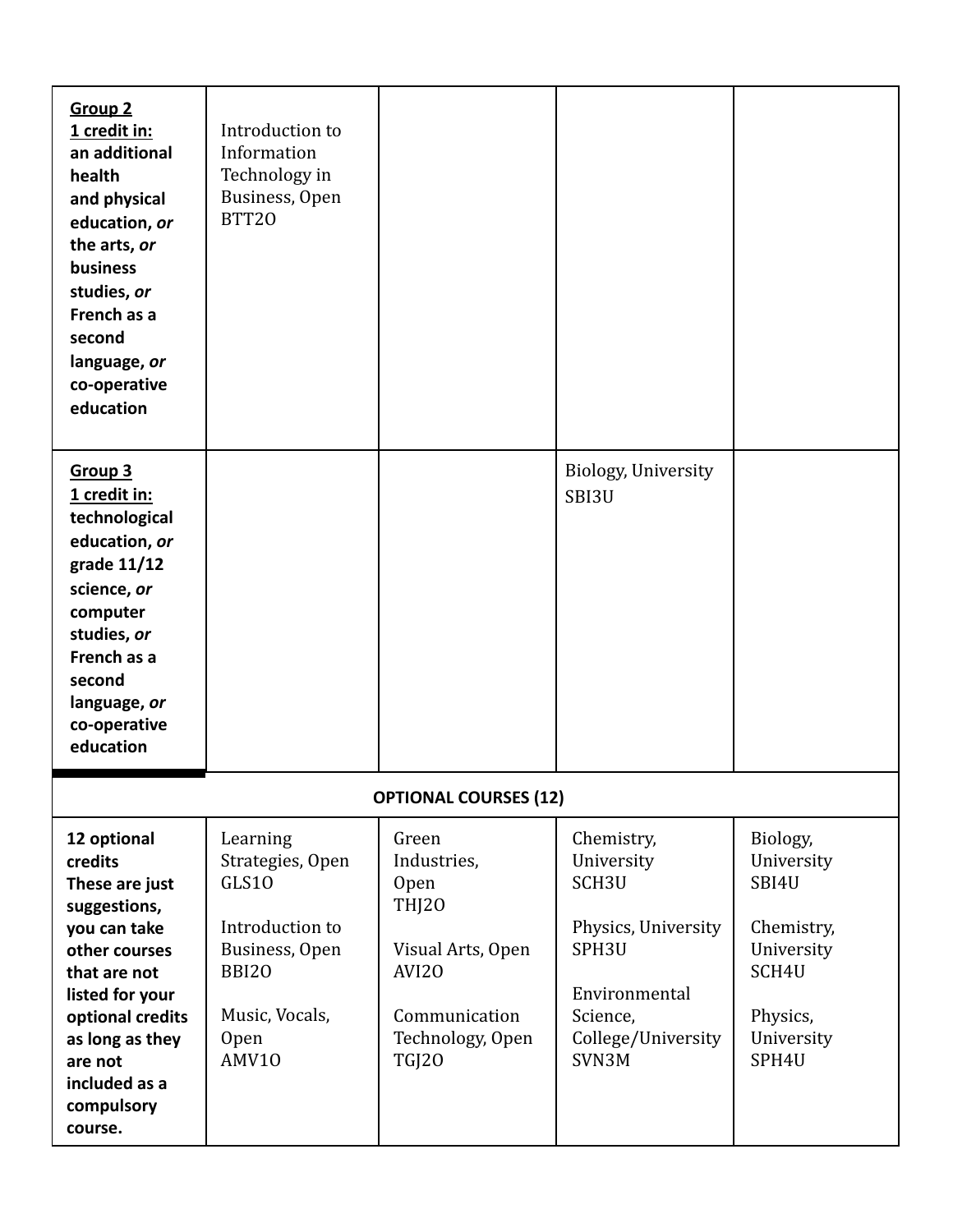| Music,<br>Music, Guitar,<br>Instrumental<br>Media Arts, Open<br>Open<br>ASM30<br>(Brass/Wind)<br>AMG20<br><b>Open</b><br><b>AMI10</b><br>Introduction to<br>Computer Science,<br>Music,<br>College<br>Data<br>Instrumental<br>ICS3U<br>(Brass/Wind)<br><b>Open</b><br>Understanding<br><b>AMI20</b><br>Canadian Law,<br>College/<br>University<br>CLU3M<br>PSK4U<br>Introduction to<br>Anthropology,<br>Psychology and<br>Sociology,<br>University,<br>ICS4U<br>HSP3U<br>World History to<br>the end of the 15 <sup>th</sup><br>Century, College/<br>HZT4U<br>University<br>CHW3M<br><b>Forces of Nature:</b><br>Physical<br>CLN4U<br>Processes and<br>Disasters,<br>World<br>College/<br>University<br>CGF3M<br>HSC4M<br>Raising Healthy<br>Children, Open<br><b>HPC30</b> | Music, Guitar,<br><b>Open</b><br>AMG10 | Music, Vocals,<br>Open<br>AMV20 | Communications<br>Technology,<br>College/University | Advanced<br>Functions,<br>University                                                                                                                                                                                                                                                                                                     |
|-----------------------------------------------------------------------------------------------------------------------------------------------------------------------------------------------------------------------------------------------------------------------------------------------------------------------------------------------------------------------------------------------------------------------------------------------------------------------------------------------------------------------------------------------------------------------------------------------------------------------------------------------------------------------------------------------------------------------------------------------------------------------------|----------------------------------------|---------------------------------|-----------------------------------------------------|------------------------------------------------------------------------------------------------------------------------------------------------------------------------------------------------------------------------------------------------------------------------------------------------------------------------------------------|
|                                                                                                                                                                                                                                                                                                                                                                                                                                                                                                                                                                                                                                                                                                                                                                             |                                        |                                 | TGJ3M                                               | MHF4U<br>Calculus and<br>Vectors,<br>University<br>MCV4U<br>Management,<br>University<br>MDM4U<br>Introductory<br>Kinesiology,<br>University<br>Computer<br>Science,<br>University<br>Philosophy:<br>Questions and<br>Theories,<br>University<br>Canadian and<br>International<br>Law, University<br>Cultures,<br>College/<br>University |
| Travel and<br>Tourism:                                                                                                                                                                                                                                                                                                                                                                                                                                                                                                                                                                                                                                                                                                                                                      |                                        |                                 |                                                     |                                                                                                                                                                                                                                                                                                                                          |